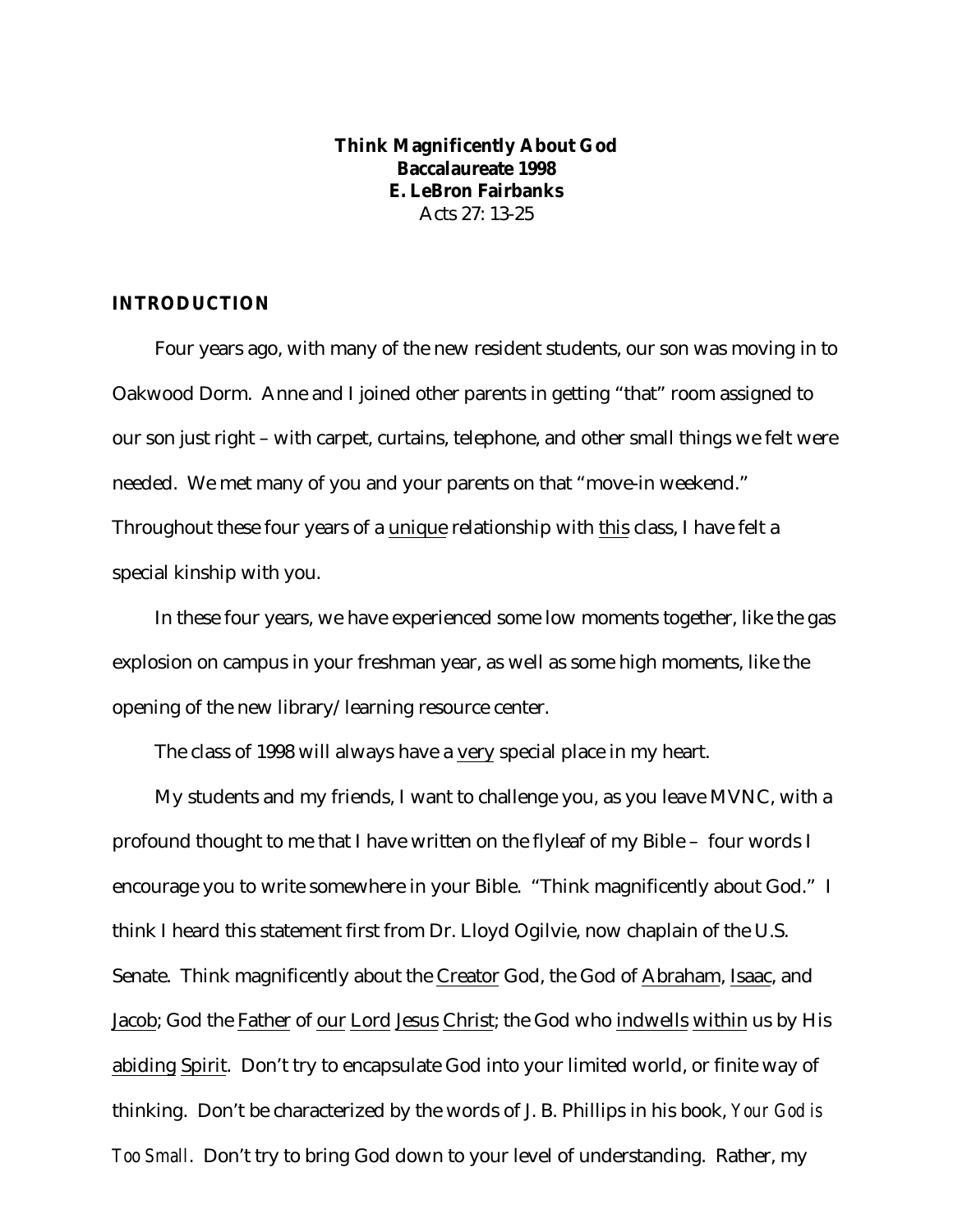challenge to you this evening is to understand that the magnificence of God is measured by His reliable Word, Timing, and Faithfulness.

The Ancient Irish Hymn "Be Thou My Vision" is a favorite song at the Promise Keepers rallies:

> *Be Thou my Vision, O Lord of my heart; Naught be all else to me, save that Thou art-- Thou my best thought, by day or by night; Waking or sleeping, Thy presence my light.*

The Apostle Paul might have added another phrase or two to this hymn. He could have stated, *Be Thou my Vision…*

*In joy or in sorrow,*

- *With little or with much,*
- *On the mountain top or in the valley,*
- *When things are going great, or when life is filled with trials or temptations.*
- *In graduate school or in the work force,*
- *At home around many friends, or overseas where you know very few people.*

# **In all of these times, Paul would encourage us to "think magnificently about God."**

Listen again to the text of the evening: *Therefore take courage men, for I have faith in God, that it will happen just as He told me.* With these words, Paul reaffirms his foundational belief that God's Word, His timing, and His faithfulness are reliable.

Paul thought magnificently about God…and so can we. Let me explain.

### **I. God's Word is Reliable**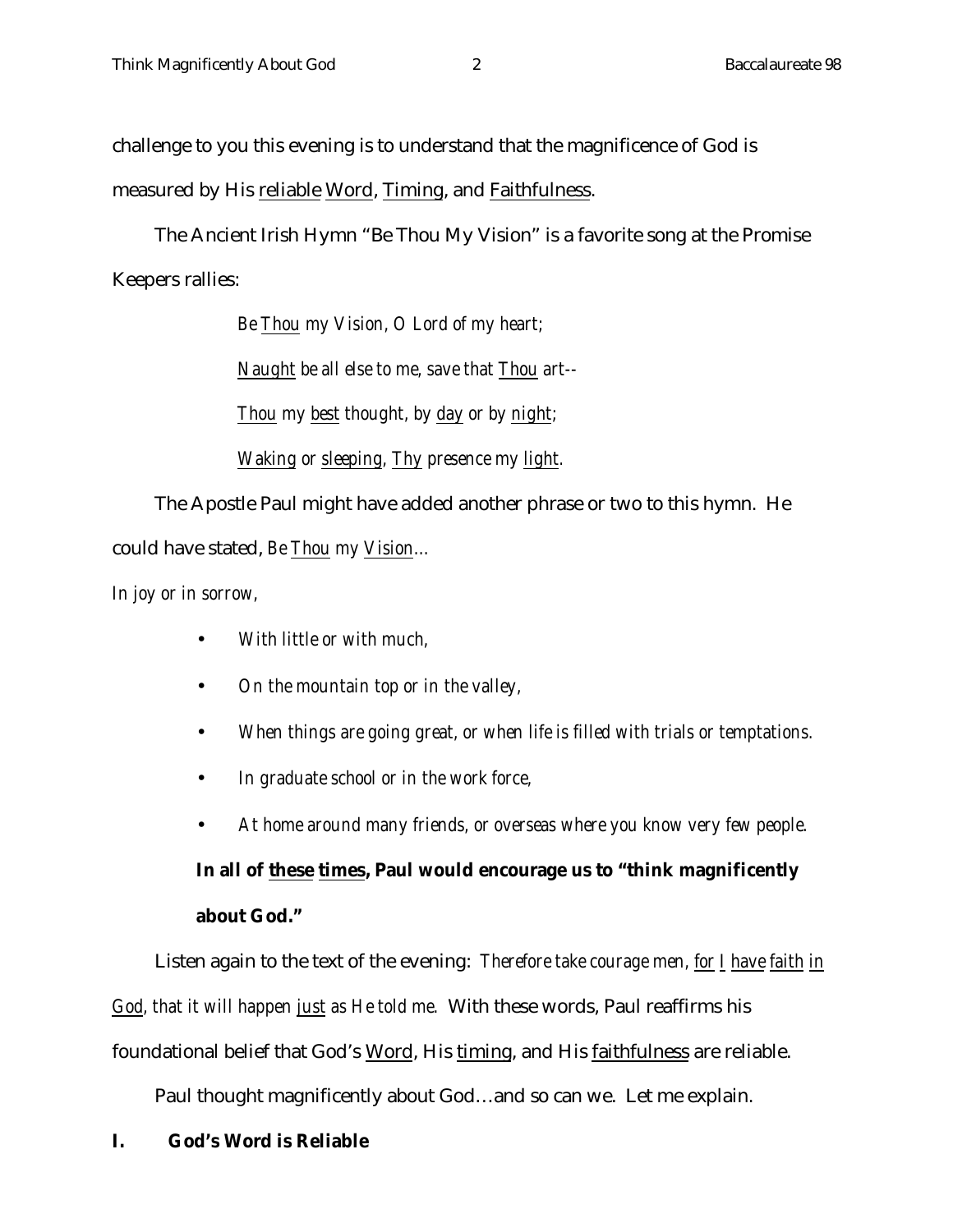- A. I'm referring to God's Spoken Word of direction to you and me.
- B. Look at the situation in Acts 27 when Paul spoke the words of our text.
	- 1. He was on his way by ship to Rome from Jerusalem.
		- a. Paul and his shipmates encountered a typhoon, and
		- b. were about to experience a shipwreck.
	- 2. On the ship, Paul told his fellow travelers, "God has spoken to me through an angel, and told me that:
		- a. There will be no loss of life among us,
		- b. We will reach Rome,
		- c. Only the ship will be destroyed.
	- 3. Then Paul spoke our text, "Take courage, men, for I have faith in God that it will happen just as He told me."
- C. The context in which this situation occurs is even more fascinating.
	- 1. In Acts 20-23, Paul is concluding his third missionary journey.
		- a. He had taken a collection for the Jerusalem church throughout Asia.
			- 1) He felt compelled to return to Jerusalem in person to give the money to the congregation.
			- 2) He wanted to avoid misunderstanding between Jews and Gentiles.
		- b. Knowing that he would not see his Asian friends again, Paul, on his way to Jerusalem, visited with Christians from Ephesus, Tyre, and Caesarea.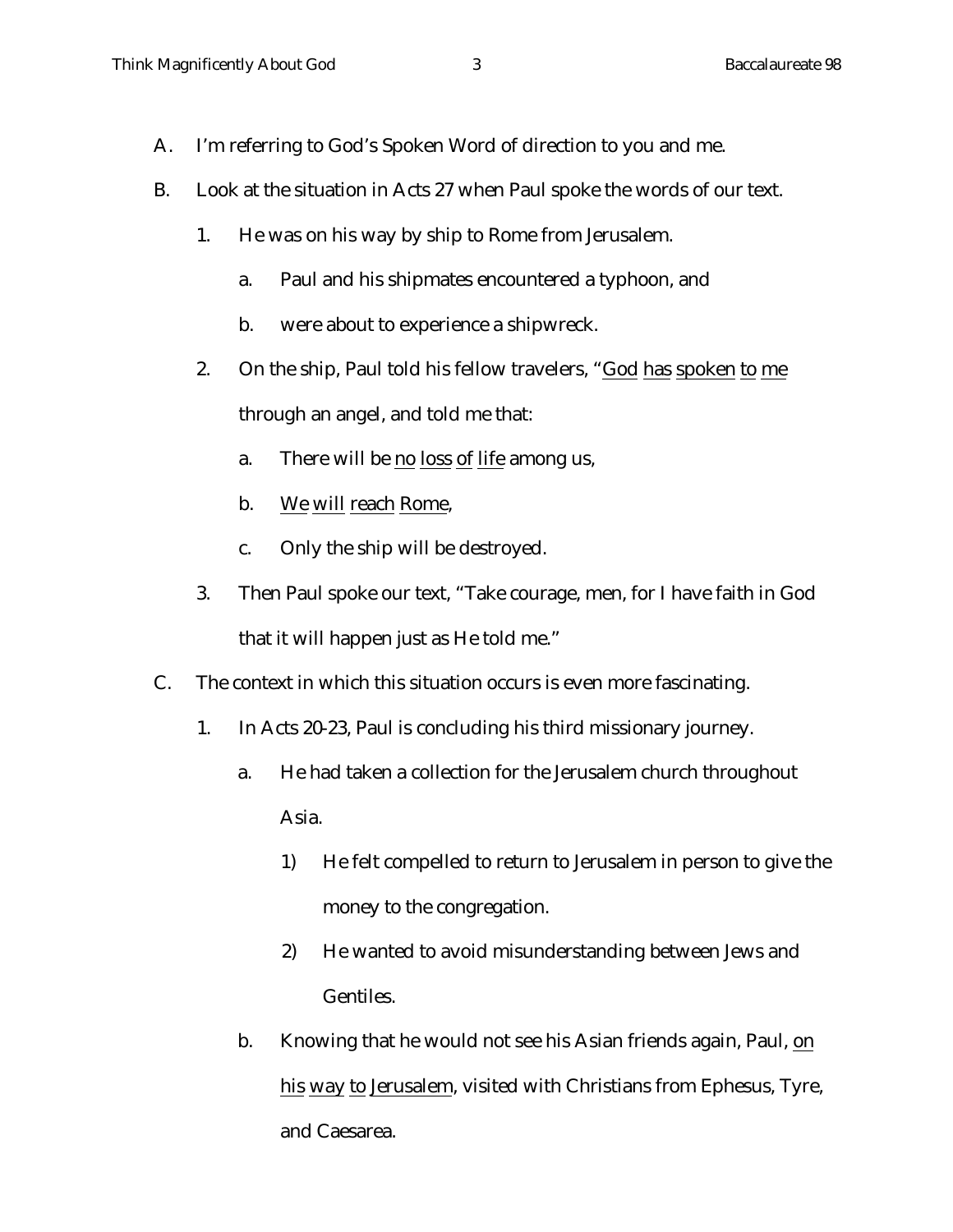- c. Then, in spite of warnings from them, he traveled on to Jerusalem. There,
- d. As predicted, he was arrested.
	- 1) He had gone to the temple for worship,
	- 2) And a riot began.
	- 3) He was taken before the Sanhedrin where he gave a beautiful defense of his faith.
	- 4) The following night, God gave a reliable word to Paul; "You have testified before the Sandehrin here in Jerusalem, you will also testify about me in Rome" (Acts 23:11).
	- 5) I can imagine Paul saying, "Great! God will get me out of this mess!"
- 2. However, following the word of God spoken to Paul,
	- a. The Jews plotted to kill him.
	- b. He was transferred to Caesarea,
	- c. And was placed on trial before Felix (governor) and later Festus.
		- 1) Paul remained in prison for 2 years.
		- 2) He appeared before King Agrippa.
- 3. Finally, Paul was sent to Rome for trial.
	- a. On the way to Rome, he experienced the typhoon
	- b. and the shipwreck mentioned in our text.
- D. But, Paul finally arrived in Rome.
	- 1. God spoke a word of direction to Paul,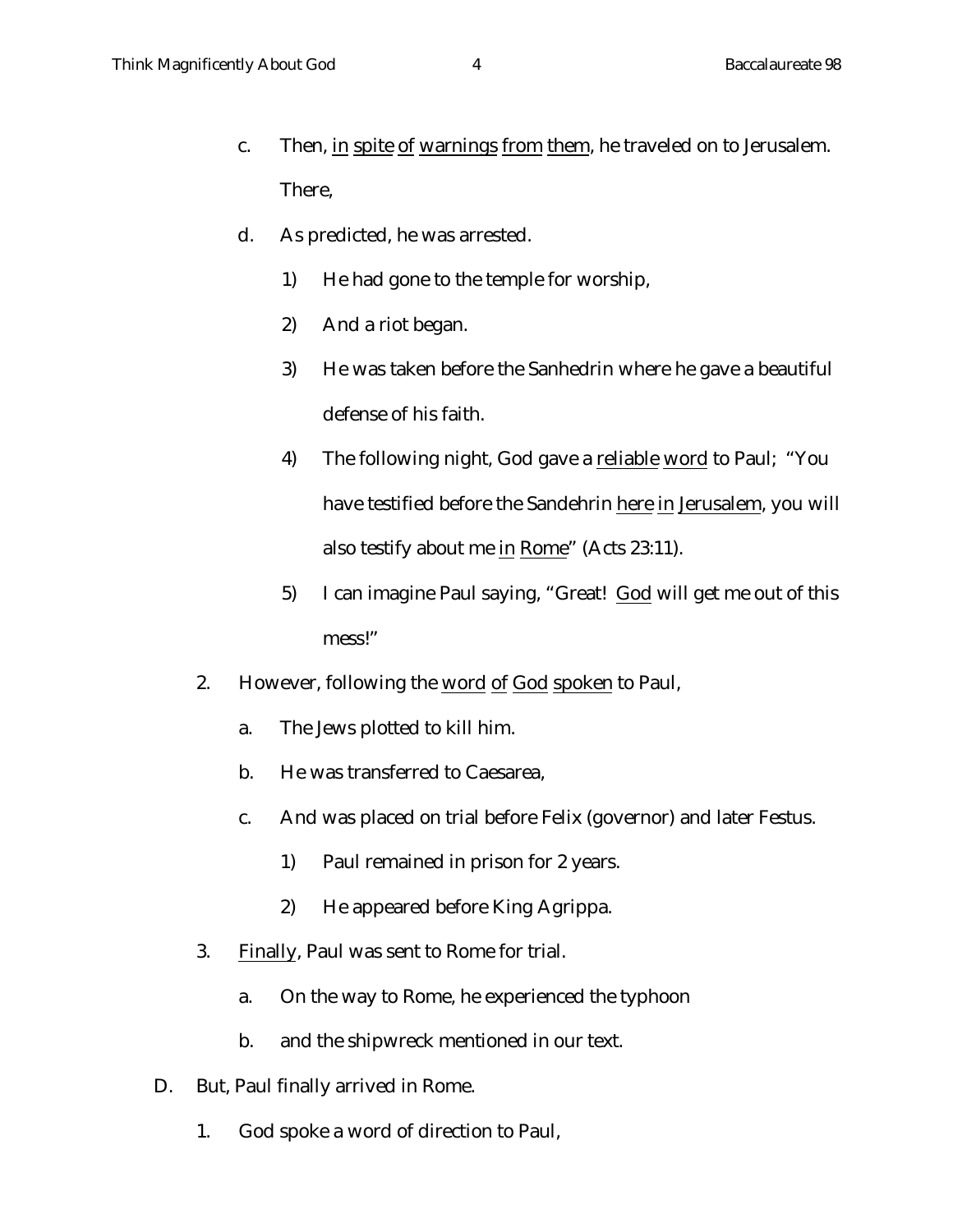- 2. Paul believed the word of God,
- 3. And what God promised, He ultimately provided.
- E. For many of you who are graduating, God spoke a word to you, leading you to enroll in MVNC.
	- 1. Like Paul, the realization and accomplishment of that word was not always in your sight.
	- 2. Nevertheless, you believed God had spoken, and you are now graduating as testimony that when God speaks a word of direction to you, He will accomplish His word.

## **II. Secondly, God's Timing Is Reliable**

- A. In Jerusalem, God told Paul that he would go to Rome.
	- 1. He did not tell Paul when he would go, or how he would go, or how long the journey would take.
	- 2. In other words, when God speaks a word to us, He does not always tell us when or how He will accomplish His word,
		- a. Delays may occur,
		- b. and, progress may not seem as evident as we desire.
	- 3. When this happens, can we like Paul, hold firm to the conviction that God has spoken; and that IN HIS TIME, what he has promised, he will fulfill?
- B. Paul's experience also reminds us that when God speaks a definite word to us, suffering and hardship may result!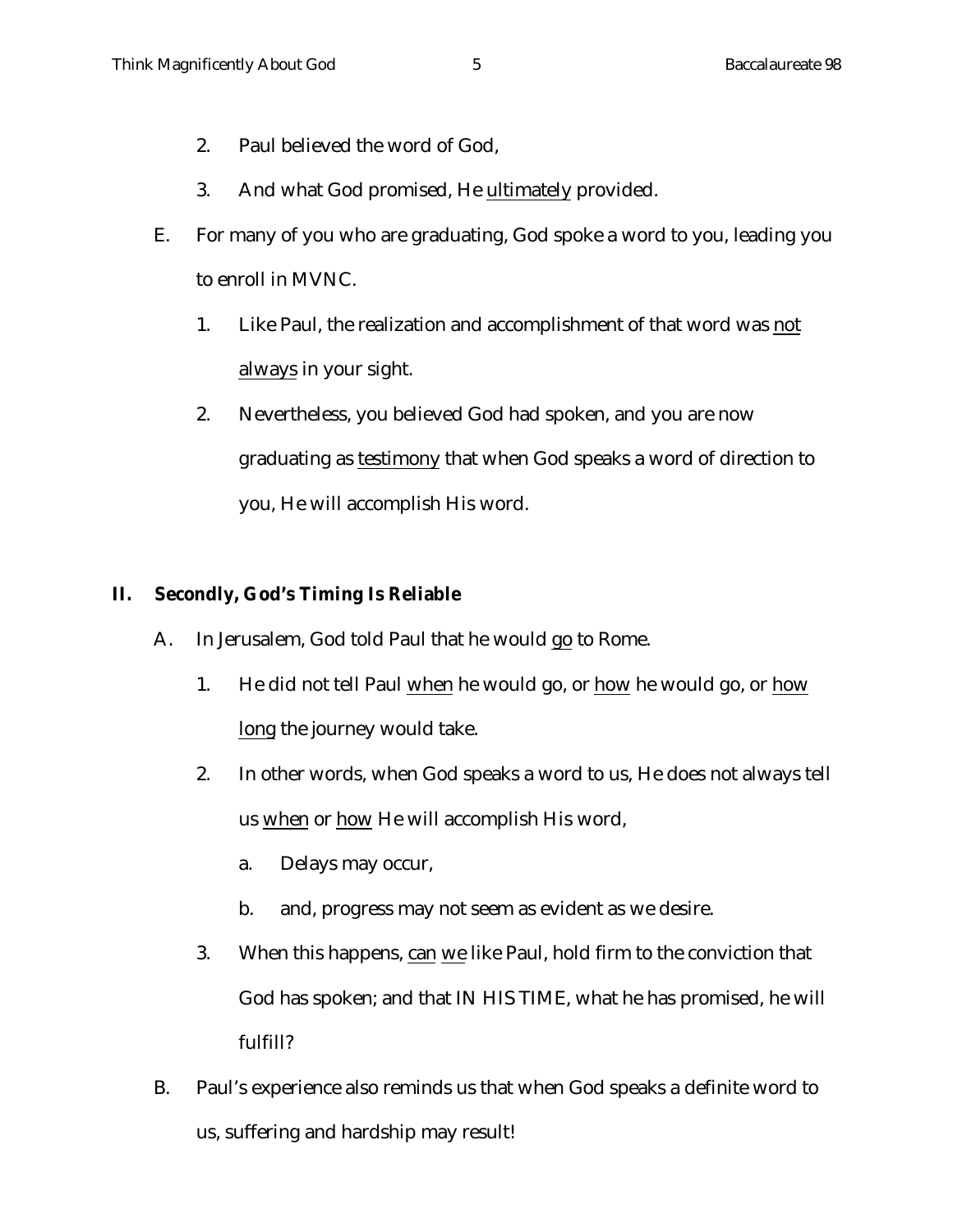- 1. For Paul, there was a plot to kill him.
- 2. He was a prisoner.
- 3. In addition:
	- a. He was manipulated,
	- b. and insulted. (Chapters  $24 + 26$ )
	- c. He received death threats,
	- d. He encountered a typhoon,
	- e. and experienced a shipwreck.
- C. Are we tempted, at times, to think that when God speaks a word of direction to us,
	- 1. that His word is a guarantee against:
	- 2. danger? physical harm? people? stressful situations? abuses? hardships?
- D. Or can we, with Paul, believe that,

*In His time, In His time,*

*He makes all things beautiful in His time.*

*Lord please show me every day, as you're teaching me your way,*

*That you do just what you say, in your time.*

### **God's timing is always right… and reliable.**

- **III. Thirdly**, thinking magnificently about God includes a firm belief that, **God's Faithfulness is Reliable.**
	- A. God had spoken to Paul, but what was he to think during the suffering and hardship of a prison experience?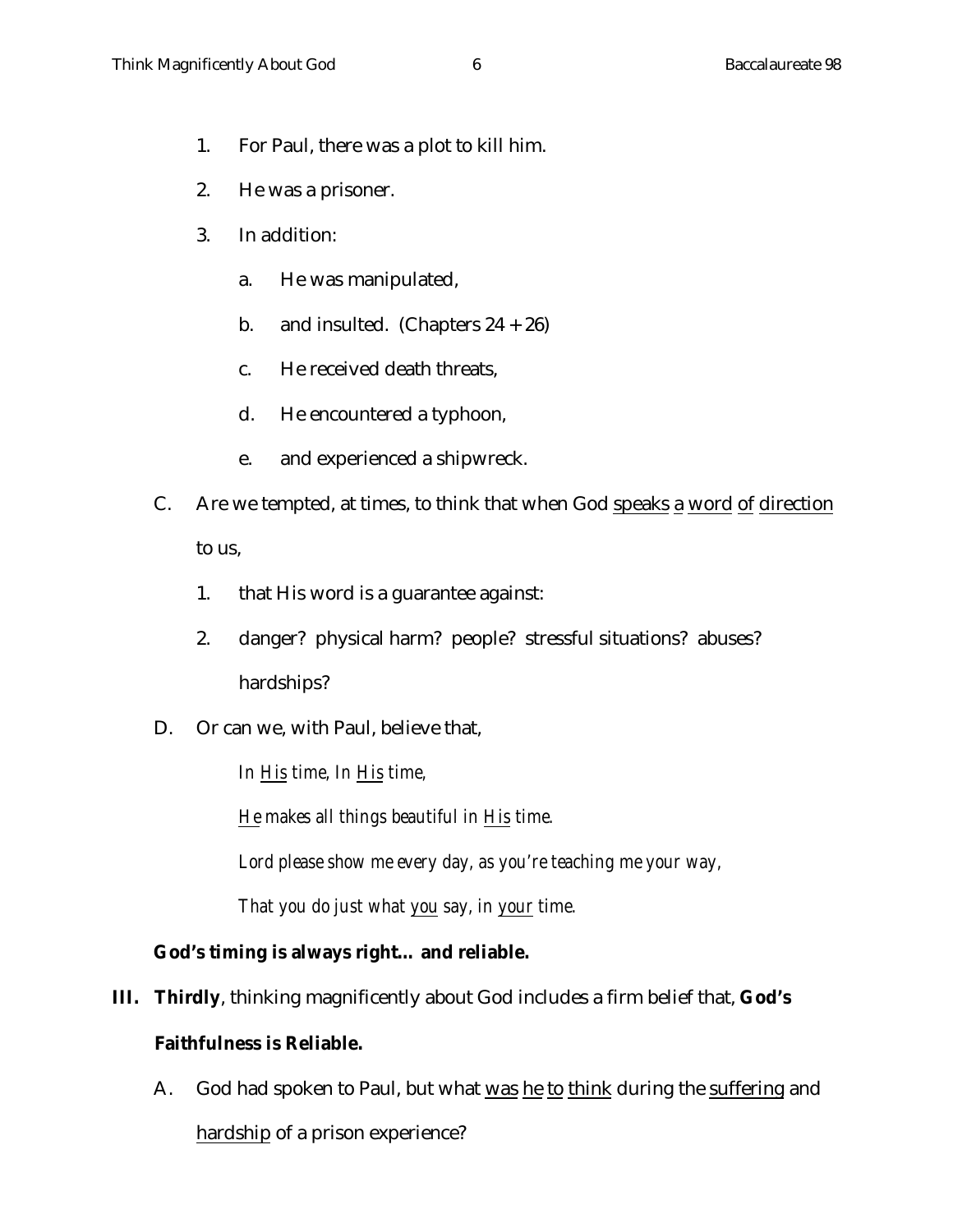- 1. Paul no doubt remembered the warnings of his friends.
	- a. Chapter 21, verse 4, says, "Through the spirit, they (his friends) urged him not to go."
	- b. The same chapter, verse 12, says, "They pleaded with him not to go to Jerusalem.
- 2. He may have questioned his own judgment
	- a. Chapter 26:32 says, "This man could have been set free if he had not appealed to Caesar.
	- b. Paul could have asked himself, "DID I MAKE A MISTAKE?"
		- It is not unusual for me to think like this.
		- I well remember my first night in Manila. I asked this question, "Did I make a mistake?"
		- New leadership assignments/responsibilities in a developing country. First trip—alone, tired, and weary. All I saw was poverty, few resources, a long way from home. "Did I make a mistake?"
		- Profound insights about God emerged within me, however, during those years of ministry in the Philippines.
- B. Paul clearly understood God's faithfulness. He didn't doubt God; he wasn't misled by others, nor did he waver in his conviction.
	- 1. There was no "second guessing" in this phenomenal story.
	- 2. No "pity-parties" along the way.
	- 3. Even the typhoon and shipwreck did not shake his conviction,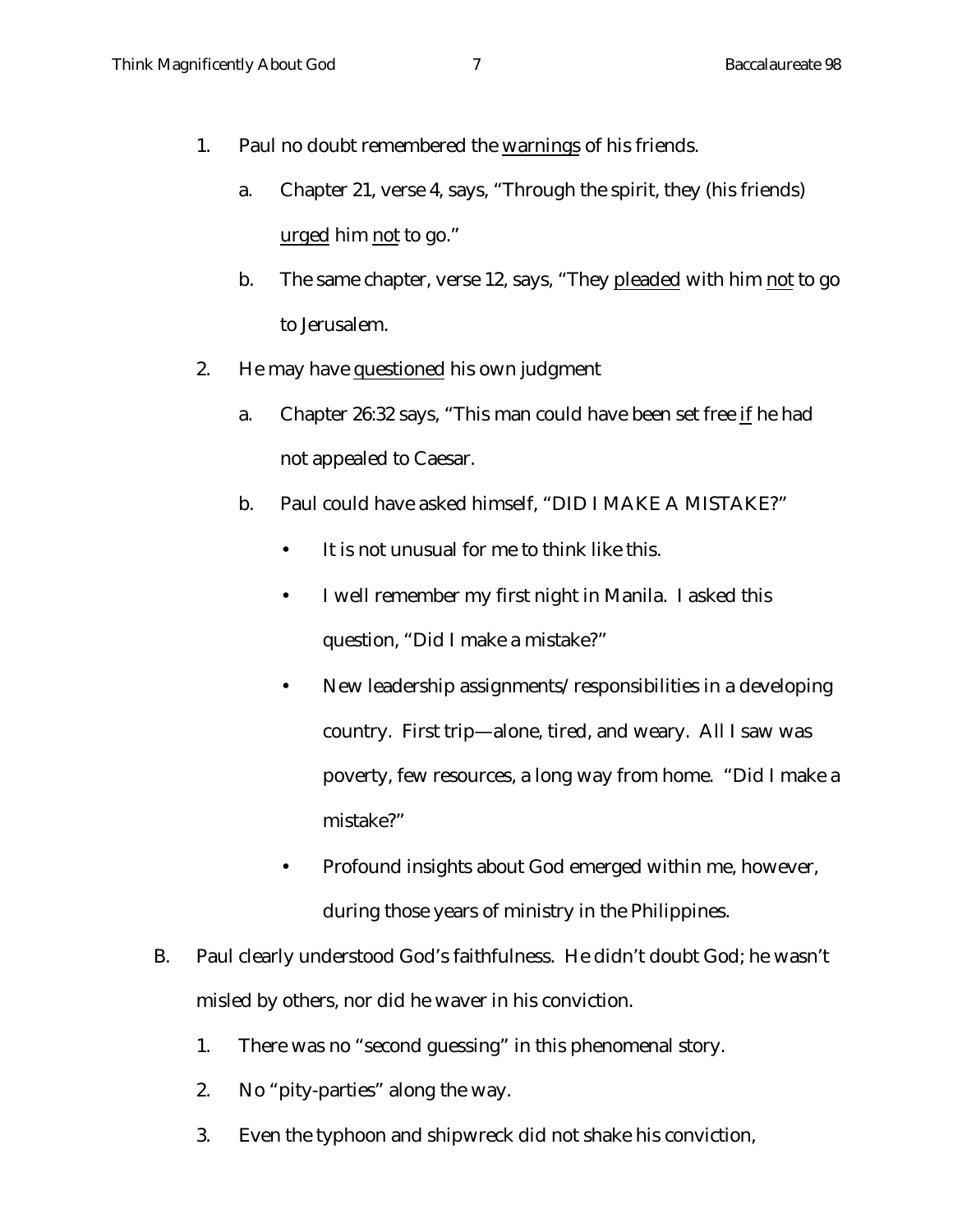- a. Because his faith was grounded in the faithfulness of God.
- b. "So keep up the courage, men, I have faith in God that it will happen just as He told me." (27:25 text)

### **PAUL THOUGHT MAGNIFICENTLY ABOUT GOD!**

C. Paul believed in God, and in the faithfulness of God, even when it appeared that God was silent. God could be trusted. Even during the hard hours— Paul could sing—

*Great is thy faithfulness, O God my Father,*

*There is no shadow of turning with Thee,*

*Thou changest not; Thy compassions they fail not.*

*As Thou hast been Thou forever wilt be.*

D. Paul thought magnificently about God!

His Word---

His Timing---

And His Faithfulness---

and so can we.

- 1. Even when delays occur… when suffering and hardship result;
	- a. In the good days, and in the not so good days,
	- b. God can be trusted to keep His Word.
- 2. My brothers and sisters in Christ, you have experienced the reality of God's Word, His timing, and His faithfulness during your MVNC years.
- 3. And now you can depend on God in the months and years before youregardless of where He leads you.